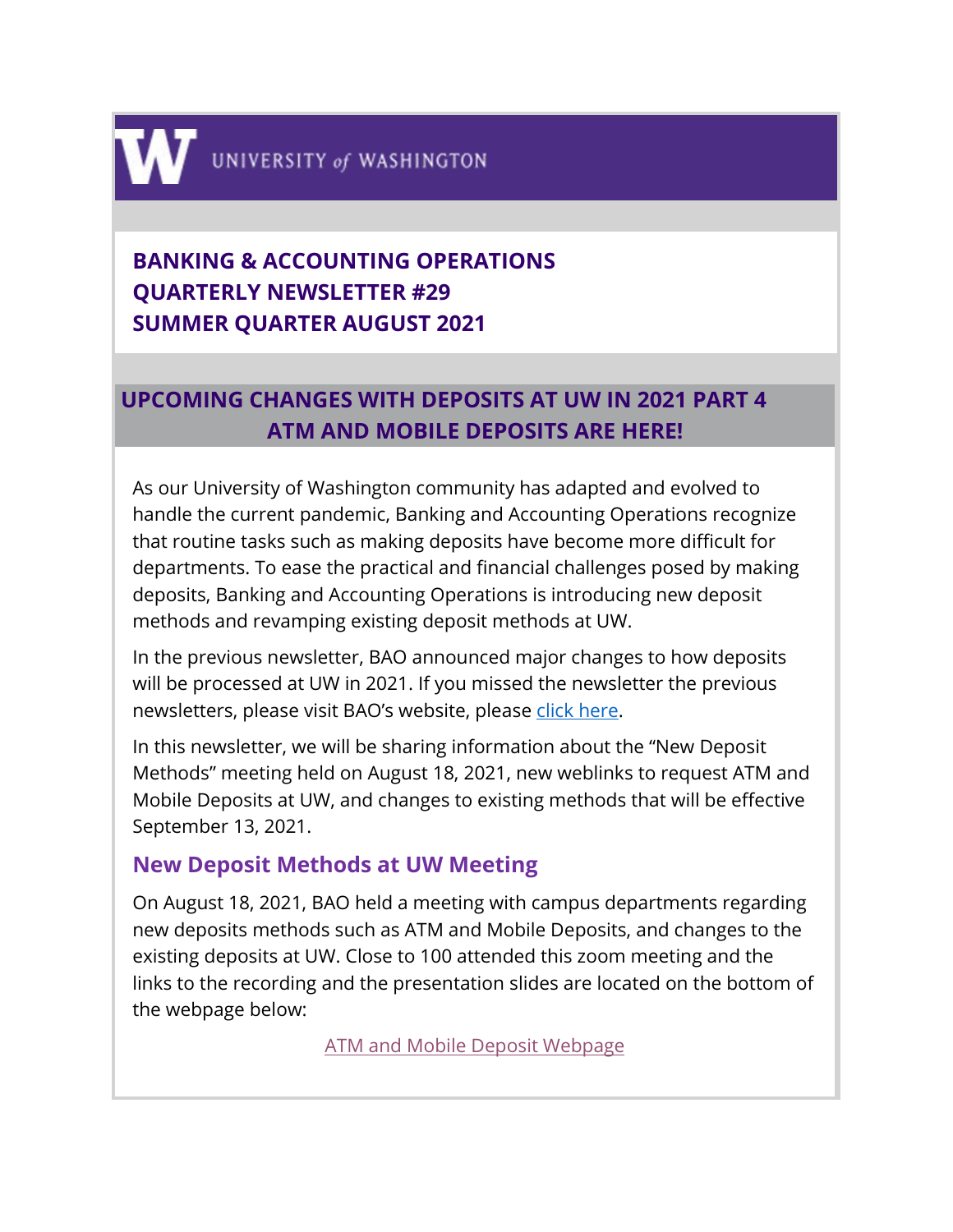## **ATM and Mobile Deposit**

ATM and Mobile Deposits are finally HERE!

The BAO website has been updated with information on these new methods and how to request access. The links to each new method can be found below:

## **[ATM Deposits](https://finance.uw.edu/bao/cash-receivables/cashcheck-deposits/atm-and-mobile-deposit/atm-deposits)**

### **[Mobile Deposits](https://finance.uw.edu/bao/cash-receivables/cashcheck-deposits/atm-and-mobile-deposit/mobile-deposits)**

Each page has a webform for departments to fill out to request access to either ATM or Mobile Deposit. *PLEASE NOTE, at this time we are only allowing departments to utilize one of the new methods, along with any existing deposit methods. Departments will not be allowed to utilize both ATM and Mobile Deposits at this time.* In addition, please have a copy of a previously utilized deposit slip when filling out the webforms. This will help us determine your bank sequence numbers that will be assigned to each ATM or Mobile Deposit.

### **ATM Deposits**

Please consider the following when requesting access to ATM Deposit:

- ATM card orders are limited to one card per department
	- o If additional cards are needed, please provide a justification on the webform
- BAO will be placing a bulk order once a week for ATM cards
- Delivery of the ATM cards and PIN numbers will be mailed separately and may take up to 10 to 14 business days
- Deposits can be made at ANY Bank of America ATMs, including the three locations on the Seattle Campus (HUB, By George, UWMC Cashier's Office)
- No coins can be deposited into an ATM, only checks and bills

## **Mobile Deposits**

Please consider the following when requesting access to Mobile Deposit:

- All users must agree to adhere to the [Mobile Deposit Policy](https://finance.uw.edu/bao/resources/BAOpolicies/mobile-deposit-policy)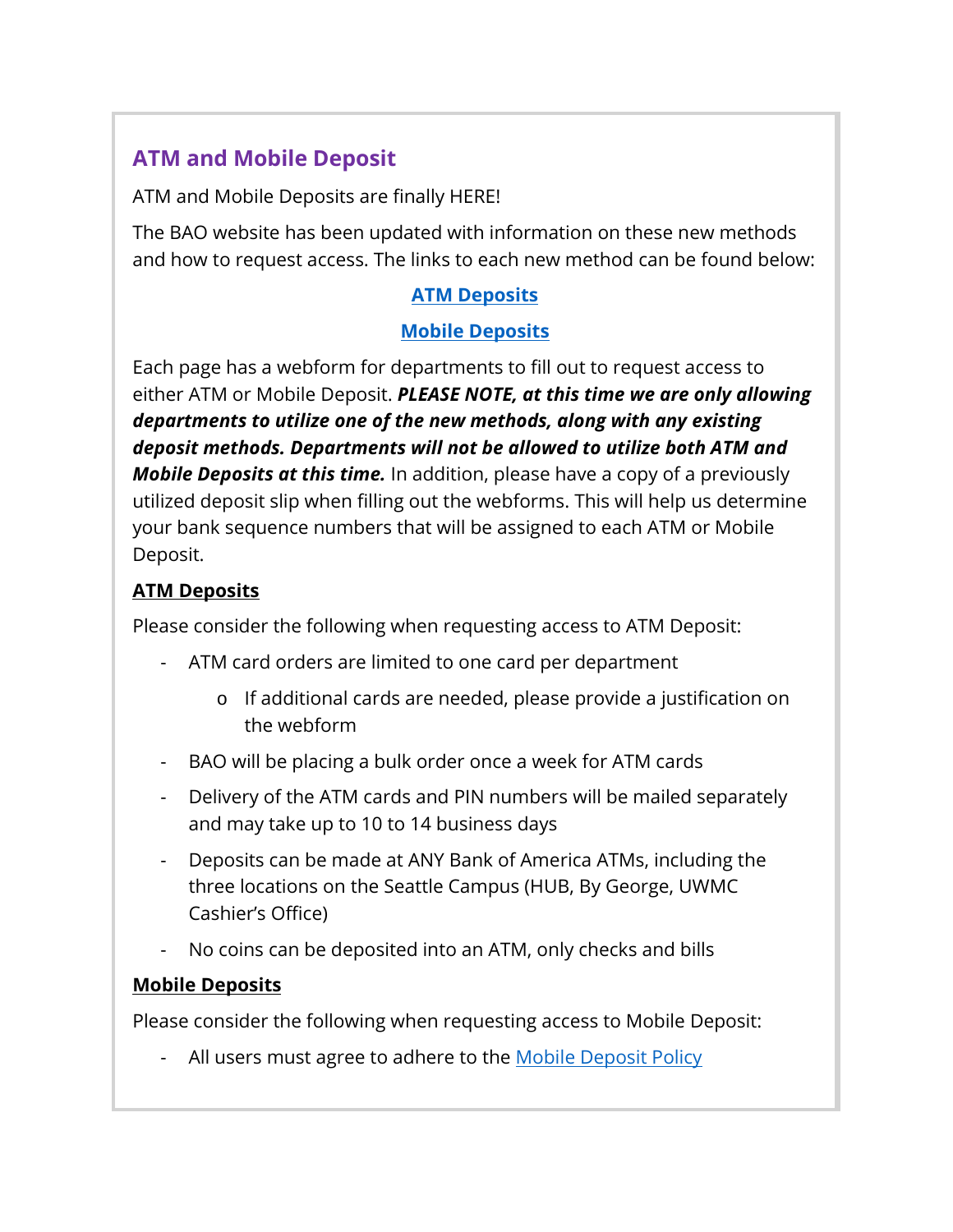- Please make sure to safeguard and destroy all processed checks within **14 days** per the UW and WA State Retention Policy
- All users must complete login credentials on the Bank of America CashPro website first after BAO provides the information
	- o Once the permanent password is set up, the CashPro App can be utilized
- Due to expected high volume of Mobile Deposit requests, BAO will fulfill the request by the order it was received, and you may experience some delays with your request

### **Additional FAQs regarding ATM and Mobile Deposits**

### Q: Can I utilize these new methods for gift or grant related checks?

A: No, ATM and Mobile Deposits cannot be utilized for gift or grant related checks. These checks must be handled directly by the methods offered by Gift Services or GCA.

### Q: How will bank sequence numbers be assigned for ATM and Mobile Deposits?

A: Both ATM and Mobile Deposits will utilize the same structure for bank sequence numbers needed to complete a Cash Transmittal. Each deposit made will have a stagnant bank sequence number based on your department deposit ID, followed by three continuous zeros. For example:

- Department **XYZ** has a deposit ID **99999**
- Bank Sequence Number is **99999000**

BAO will be in charge of assigning deposit IDs, and most departments already have existing IDs.

### Q: What if I make deposits for multiple departments? Or my department has multiple deposit IDs?

A: **ATM Deposits**: Each deposit ID will be issued an ATM card. For example, if you do deposits for two departments with two different deposit IDs, you will be assigned an ATM card for each deposit ID.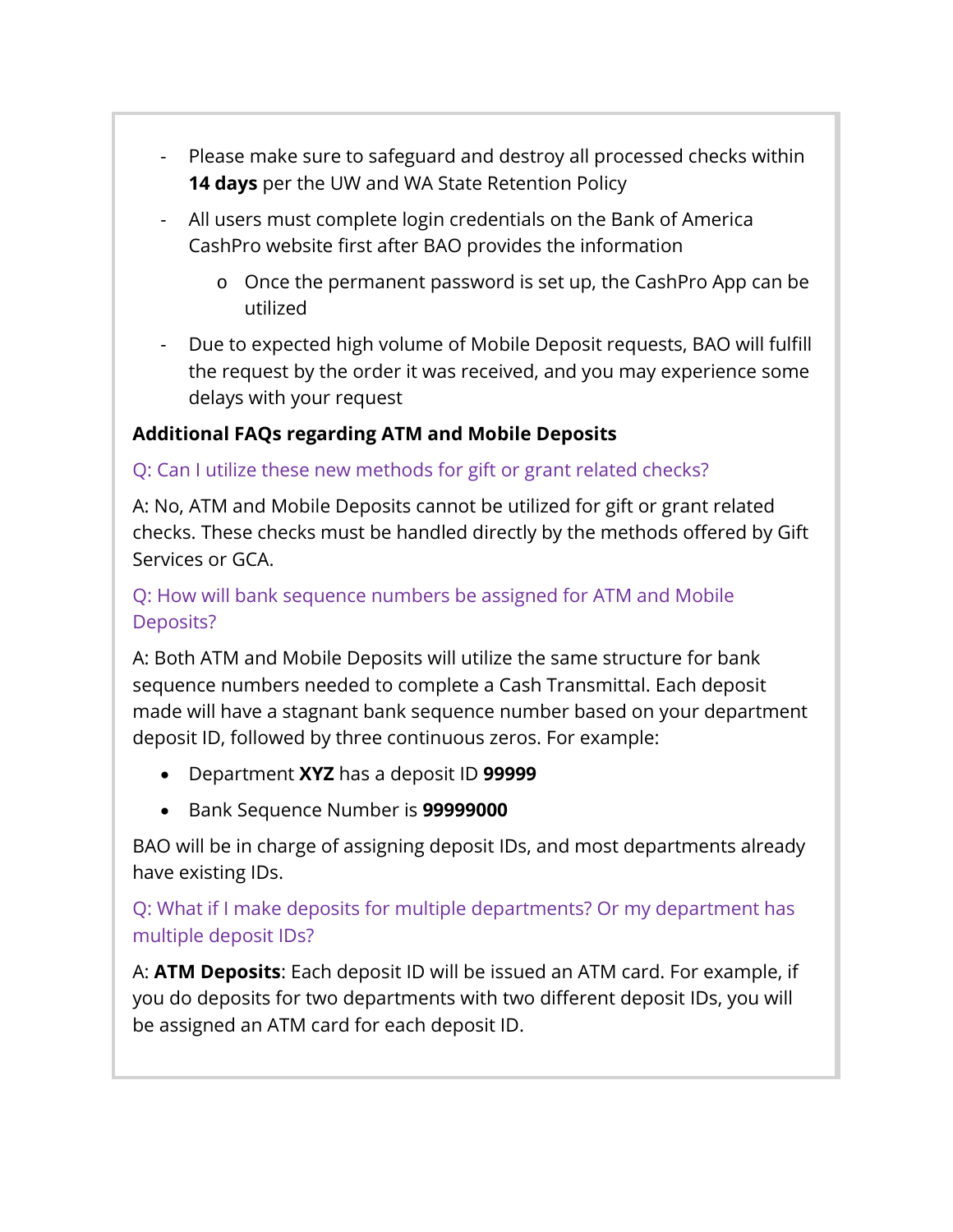**Mobile Deposits:** CashPro has the ability to assign multiple accounting groups (deposit IDs) to one user, and the user will need to choose the proper accounting group when making a deposit. For example, if a user deposits for department ABC and XYZ, the user will have the option to choose accounting group ABC and XYZ before scanning the checks. Please note, you can choose one accounting group per deposit. Meaning, you will need to still create separate deposits for individual accounting groups.

## **Updates to Existing Deposit Methods**

## **Central Deposit Drop Off Locations (Seattle Campus Only)**

Effective September 13, 2021, UW Seattle Campus will offer three locations for campus departments to drop deposits prepared with a **deposit slip and bag**. Below are the three locations and the hours of operations:

| Location                                 | <b>Hours of Operations</b>   |
|------------------------------------------|------------------------------|
| Schmitz Hall Room 129                    | Monday - Friday, 12PM to 4PM |
| UW Medical Center Cashier's Office EE306 | Monday - Friday, 8AM to 4PM  |
| Roosevelt Commons West 3rd Floor         | Monday – Friday, 10AM to 2PM |

## *PLEASE NOTE, CASH/COIN WILL NO LONGER BE ACCEPTED AT THESE*

*LOCATIONS.* Any deposit that contains cash/coin will be sent back to the department. All deposits delivered to these locations will no longer be picked up by armored courier services and will now be picked up by UW Mailing Serivces and delivered to UW Finance Shared Services for remote deposit processing. This process only allows checks to be deposited and cannot accept cash/coin. In addition, until the [Timely Deposit of Cash Receipts Waiver](https://ofm.wa.gov/sites/default/files/public/resources/covid-19/State_Timely_Deposit_Waiver_08.11.21.pdf) expires on November 1, 2021, deposit will only be picked up Monday, Wednesday, and Fridays.

## **Deposits at Bank of America**

There four main methods that deposits can be made at Bank of America besides the ATM. Bank of America deposits methods will accept all monetary items, such as cash, coins, and checks.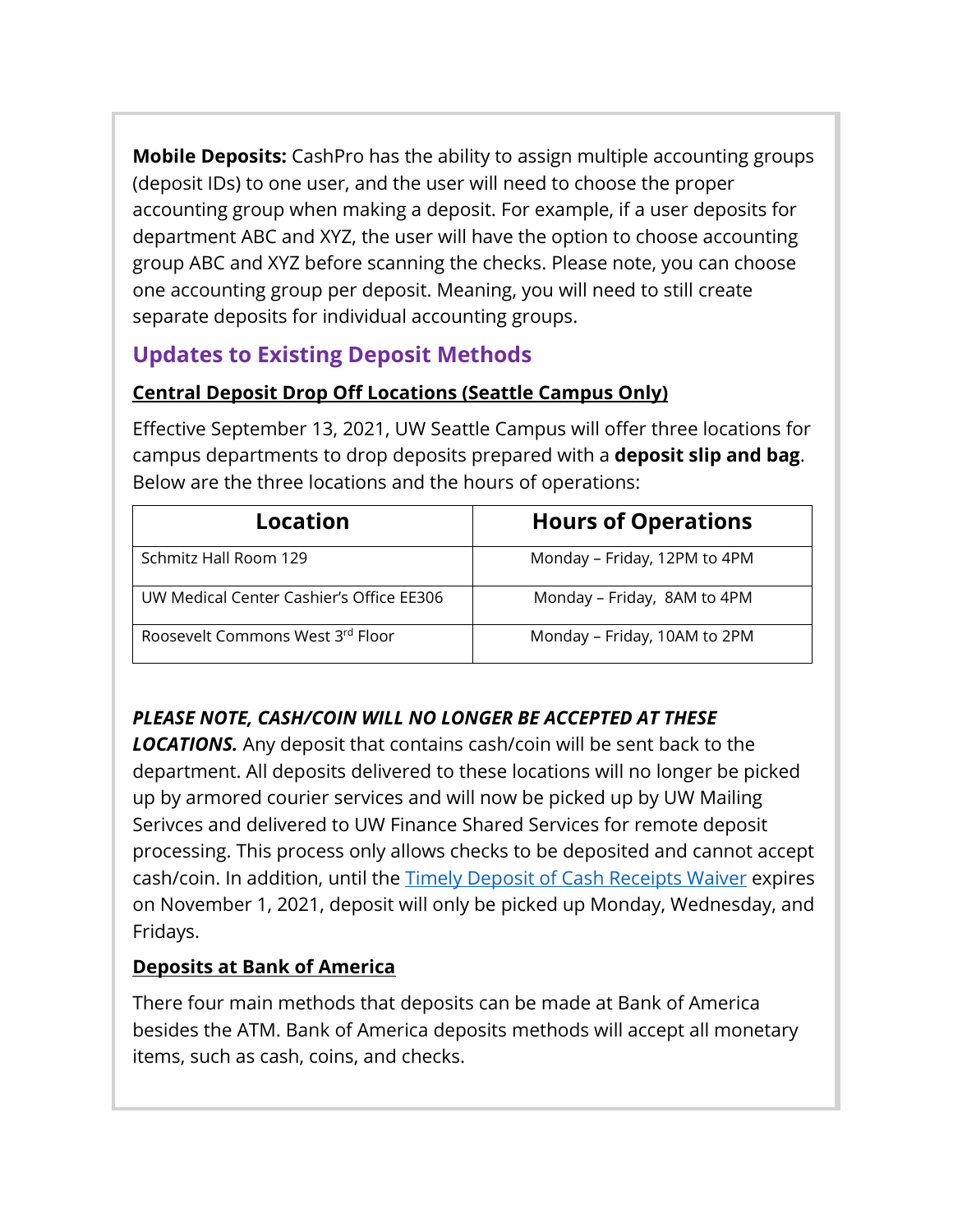- Inside Bank of America banking centers with a teller
	- o Deposits taken inside the banking center must be made with a teller and not through the tablet scan
	- o Deposit slips for UW deposit must be processed in order for proper application of funds to budget
	- o If the bank associates offer to scan your deposit with a tablet, kindly refuse the offer and see a teller for proper deposit processing
- Into the Night Drop located outside a Bank of America banking center
	- o Deposits dropped inside the Night Drop must be prepared in a deposit bag with a deposit slip provided by BAO
	- o A key is not necessary as long as the deposit can fit in the slot
- Deposits can be sent by mail by USPS or Overnight Mail
	- o BAO highly recommends that overnight mail with tracking is utilized to decrease potential of loss of mail
- Armored Courier Services
	- o Departments can sign up for their own contracts with an armored courier service to deliver deposits directly to the Bank of America Cash Vault
	- o Email [bankrec@uw.edu](mailto:bankrec@uw.edu) for additional information

Additional information about the methods listed above can be found on our webpage below:

### [Cash/Check Deposits](https://finance.uw.edu/bao/cash-receivables/checkcash-deposits)

### **BAO Announcements**

### **Revolving Fund Consolidation Project**

BAO and Revolving Funds have been working on a project to consolidate revolving fund accounts at University of Washington. These accounts are mostly utilized for research subject payments. In the month of January, two meetings were held to discuss current central alternative payment methods,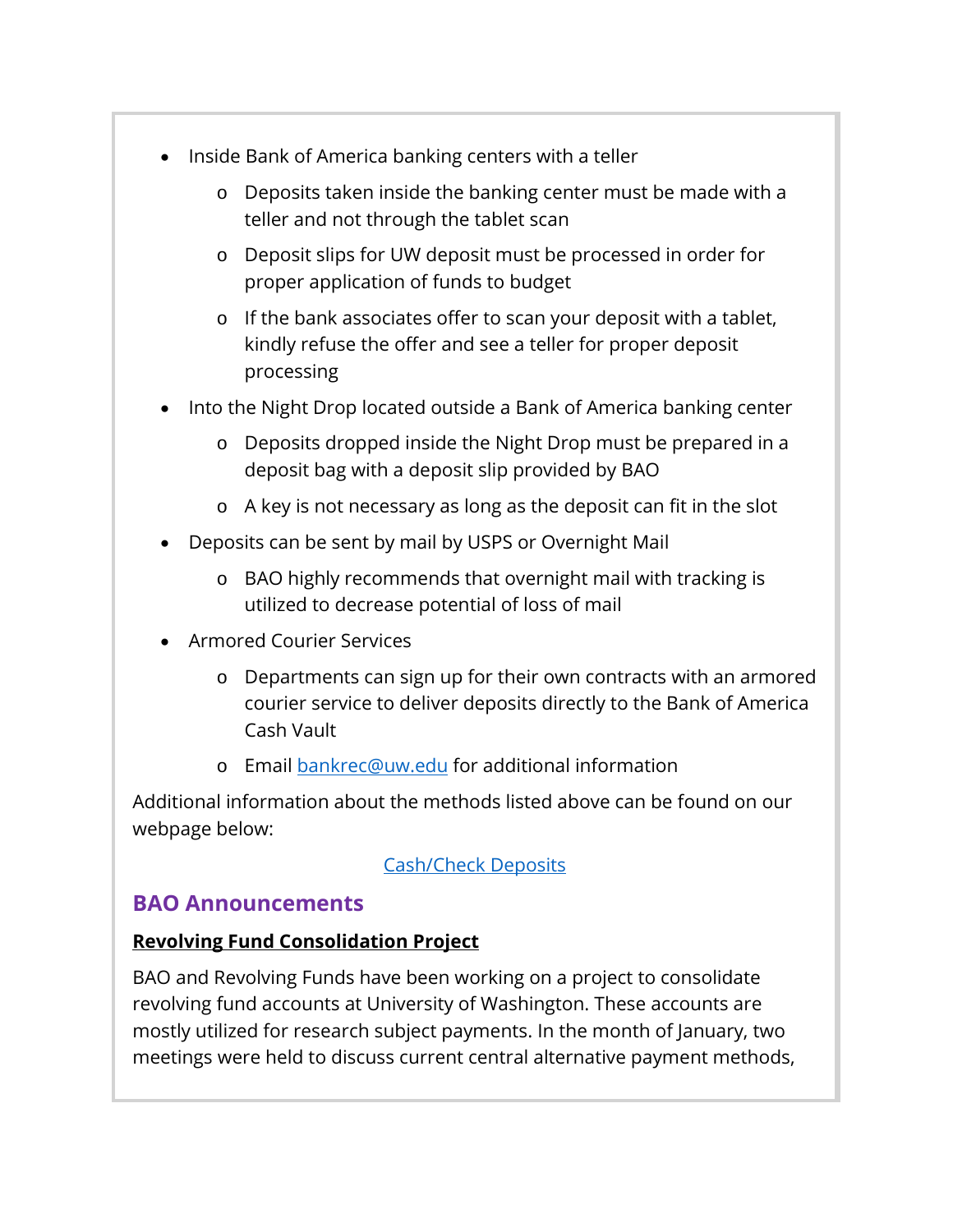card payments and Zelle payments. Recordings and the presentation are available for review on the Revolving Funds website, please [click here.](https://finance.uw.edu/ps/how-pay/revolving-funds/consolidation)

The last session regarding Central Check Processing was held on August 25, 2021. Recording and slides of this session will be available soon. If you are interested in learning more about the consolidation effort, please [click here](https://mailman11.u.washington.edu/mailman/listinfo/ogrevolving_funds_consolidation) to sign up for the mailman list.

### **UWFT Roadshow**

UWFT will be hosting its first roadshow on September 15, 2021. For additional information and to register for the event, please [click here.](https://finance.uw.edu/uwft/stay-informed/events?trumbaEmbed=eventid%3D155142476%26seotitle%3DUWFT-Roadshow%26view%3Devent%26-childview%3D)

## **UW Deposit FAQs**

### **Where is my ACH/WIRE Payment?**

BAO has updated the ACH/WIRE section to offer three methods to research ACH/WIRE payments received at UW. To review the updates, please [click here](https://finance.uw.edu/bao/wires)

### **Can I receive payments by Venmo or Zelle?**

No, UW cannot accept payments by Venmo or Zelle at this time. For additional information about Venmo or Zelle, please read our March 2020 Newsletter:

### March 2020 Newsletter – [What are Venmo and Zelle?](https://finance.uw.edu/bao/sites/default/files/Banking%20%26%20Accounting%20Operations%20Newsletter%20%2319.pdf)

### **How do I order deposit slips and bags?**

- While BAO staff are working remotely, deposit supply orders are being fulfilled once a week
- Deposit supplies will continue to be sent by campus mail, however, if departments would like to pick up the supplies at Roosevelt Commons West building, please indicate on the webform
- To order deposit slips and/or bags, please [click here](https://uw.service-now.com/sp?id=sc_cat_item&sys_id=2d1c21c31322db00c20bb9004244b0c9)

### **How do I get other employees added to this mailman list?**

- Please share BAO's mailman list FA\_BAO subscription to receive updates and newsletters sent out by BAO
	- o [https://mailman12.u.washington.edu/mailman/listinfo/fa\\_bao](https://mailman12.u.washington.edu/mailman/listinfo/fa_bao)

*To review previous newsletters, please visit<https://finance.uw.edu/bao/resources/bao-newsletter>*